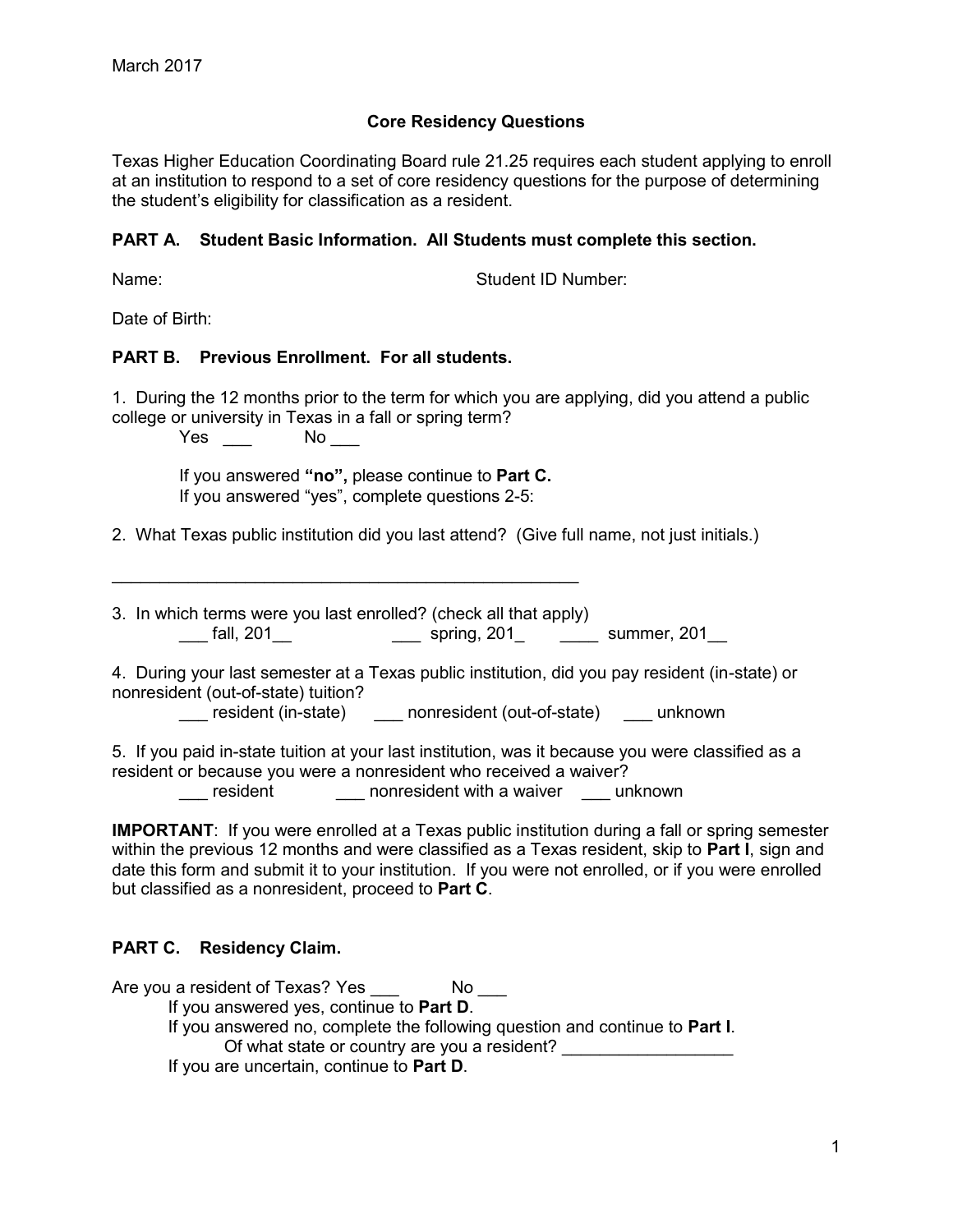## **PART D. Acquisition of High School Diploma or GED.**

|                                                                               | Yes | No |
|-------------------------------------------------------------------------------|-----|----|
| 1. a. Did you graduate or will you graduate from high school or complete a    |     |    |
| GED in TX prior to the term for which you are applying?                       |     |    |
| 1. b. If you graduated or will graduate from high school, what was the name   |     |    |
| and city of the school?                                                       |     |    |
| 2. Did you live or will you have lived in TX the 36 months leading up to high |     |    |
| school graduation or completion of the GED?                                   |     |    |
| 3. When you begin the semester for which you are applying, will you have      |     |    |
| lived in TX for the previous 12 months?                                       |     |    |
| 4. Are you a U.S. Citizen or Permanent Resident?                              |     |    |

#### *Instructions to Part D:*

- If you answered "no" to question 1a or 2 or 3, continue to **Part E.**
- If you answered "yes" to all four questions, skip to **Part I.**
	- If you answered "yes" to questions 1, 2 and 3, but "no" to question 4, complete a copy of the **Affidavit** in **Chart I**, provided as an Attachment to this form, skip t**o Part I o**f this form, and submit both this form and the affidavit to your institution.

#### **PART E. Basis of Claim to Residency. TO BE COMPLETED BY EVERYONE WHO DID NOT ANSWER "YES" TO QUESTIONS 1a, 2, AND 3 OF PART D.**

1. Do you file your own federal income tax as an independent tax payer? Yes No (An independent tax payer should not be claimed as a dependent for tax purposes by another person. If you file a joint return with your spouse, answer "yes.")

2. Are you claimed as a dependent or are you eligible to be claimed as a dependent by a parent or court-appointed legal guardian? Yes\_\_\_ No \_\_ (To be eligible to be claimed as a dependent, your parent or legal guardian must provide at least one-half of your support. A stepparent does not qualify as a parent if he/she has not adopted the student.)

3. If you answered "No" to both questions above, who provides the majority of your support? Self example parent or guardian and other: (list)

## *Instructions to Part E.*

- If you answered "yes" to question 1, and "no" to question 2, continue to **Part F**.
- If you answered "yes" to question 2, skip to **Part G**.
- If you answered "yes" to both questions 1 and 2, skip to **Part G.**
- If you answered "no" to 1 and 2 and "self" to question 3, continue to **Part F**.
- If you answered "no" to 1 and 2 and "parent or guardian" to question 3, skip to **Part G**.
- If you answered "no" to 1 and 2 and "other" to question 3, skip to **Part H** and provide an explanation, and complete **Part I**.

#### **PART F. Questions for students who answered "Yes" to Question 1 or "Self" to Question 3 of PART E.**

|                                              | Yes | No | Years | Mo. | Visa/Status |
|----------------------------------------------|-----|----|-------|-----|-------------|
| 1. Are you a U.S. Citizen?                   |     |    |       |     |             |
| 2. Are you a Permanent Resident of the U.S.? |     |    |       |     |             |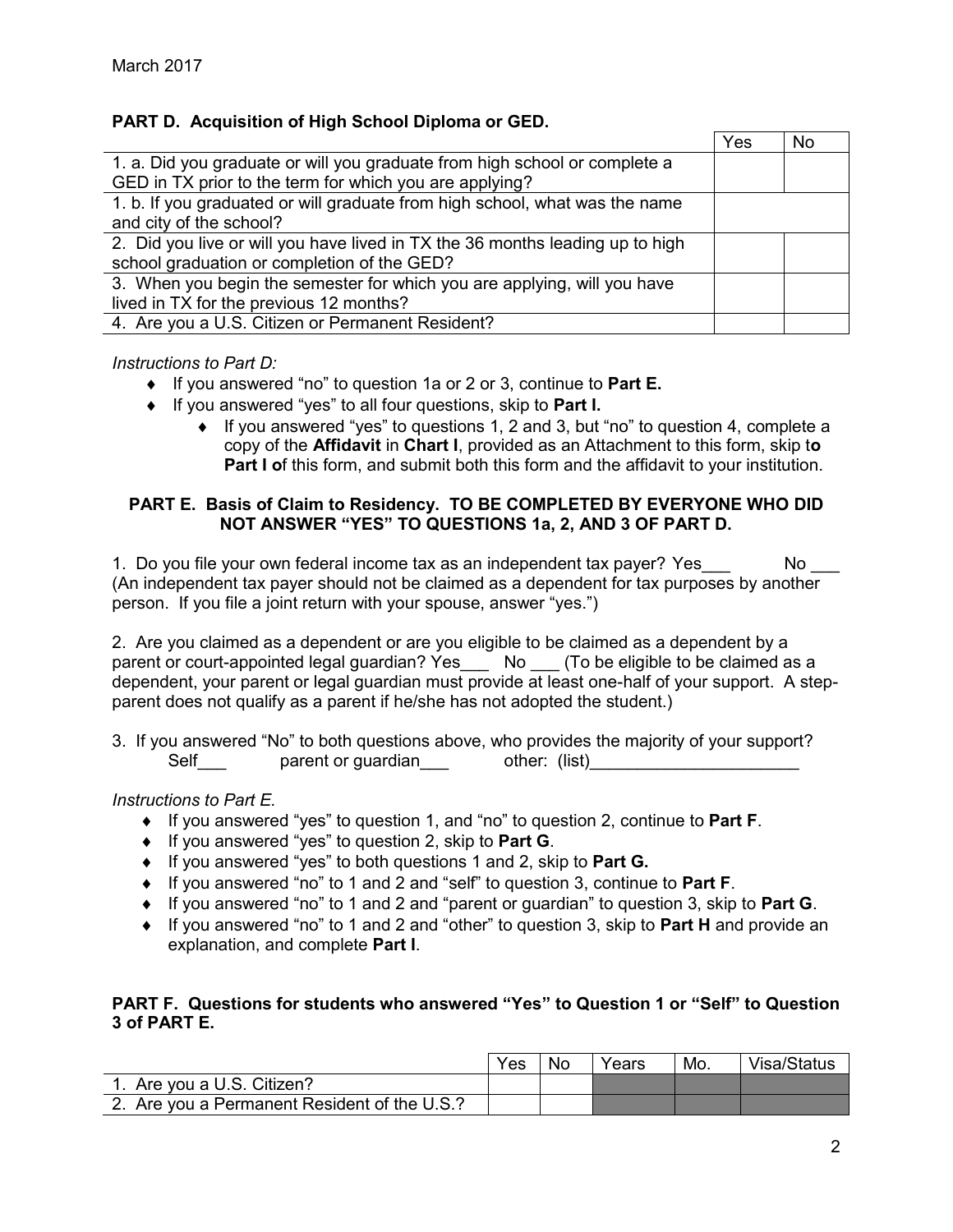| 3. Are you a foreign national whose application<br>for Permanent Resident Status has been<br>preliminarily reviewed? (You should have<br>received a fee/filing receipt or Notice of Action<br>(I-797) from USCIS showing your I-485 has<br>been reviewed and has not been rejected). |     |                  |                              |       |                    |
|--------------------------------------------------------------------------------------------------------------------------------------------------------------------------------------------------------------------------------------------------------------------------------------|-----|------------------|------------------------------|-------|--------------------|
| 4. Are you a foreign national here with a visa or<br>are you a Refugee, Asylee, Parolee or here<br>under Temporary Protective Status? If so,<br>indicate which.                                                                                                                      |     |                  |                              |       |                    |
| 5. Do you currently live in Texas? If you are out<br>of state due to a temporary assignment by your<br>employer or another temporary purpose, please<br>check "no" and explain in Part H.                                                                                            | Yes | <b>No</b>        |                              |       |                    |
| 6. a. If you currently live in Texas, how long<br>have you been living here?                                                                                                                                                                                                         |     |                  | <b>Months</b>                | Years |                    |
| b. What is your main purpose for being in the<br>state? If for reasons other than those listed,<br>give an explanation in Part H.                                                                                                                                                    |     | Go to<br>College | Establish/maintain<br>a home |       | Work<br>Assignment |
| 7. a. If you are a member of the U.S. military, is<br>Texas your Home of Record?                                                                                                                                                                                                     | Yes | <b>No</b>        |                              |       |                    |
| b. If not, what state will have been listed as<br>your military legal residence for tax purposes on<br>your Leave and Earnings Statement for the 12<br>months prior to enrollment?                                                                                                   |     | <b>State</b>     |                              |       |                    |

|                                                                                                                                                                                                                                                                                                                                                                                                                                                                                   | <b>Yes</b> | No |
|-----------------------------------------------------------------------------------------------------------------------------------------------------------------------------------------------------------------------------------------------------------------------------------------------------------------------------------------------------------------------------------------------------------------------------------------------------------------------------------|------------|----|
| 8. Do any of the following apply to you? (Check all that apply)                                                                                                                                                                                                                                                                                                                                                                                                                   |            |    |
| a. Hold the title (Warranty Deed, Deed of Trust, or other similar<br>instrument that is effective to hold title) to residential real property<br>in Texas?<br>If yes, date acquired:                                                                                                                                                                                                                                                                                              |            |    |
| b. Have ownership interest and customarily manage a business<br>in Texas without the intention of liquidation in the foreseeable<br>future?<br>If yes, date acquired:                                                                                                                                                                                                                                                                                                             |            |    |
| 9. While living in Texas, have you: (Check all that apply)                                                                                                                                                                                                                                                                                                                                                                                                                        |            |    |
| a. Been gainfully employed for a period of at least 12 consecutive<br>months? (Gainful employment requires an average employment<br>of at least 20 hours per week for one year or earnings equal to at<br>least half of tuition and living expenses for one 9-month<br>academic year. Employment conditioned on student status such<br>as work-study, the receipt of stipends, fellowships or research or<br>teaching assistanceships does not constitute gainful<br>employment.) |            |    |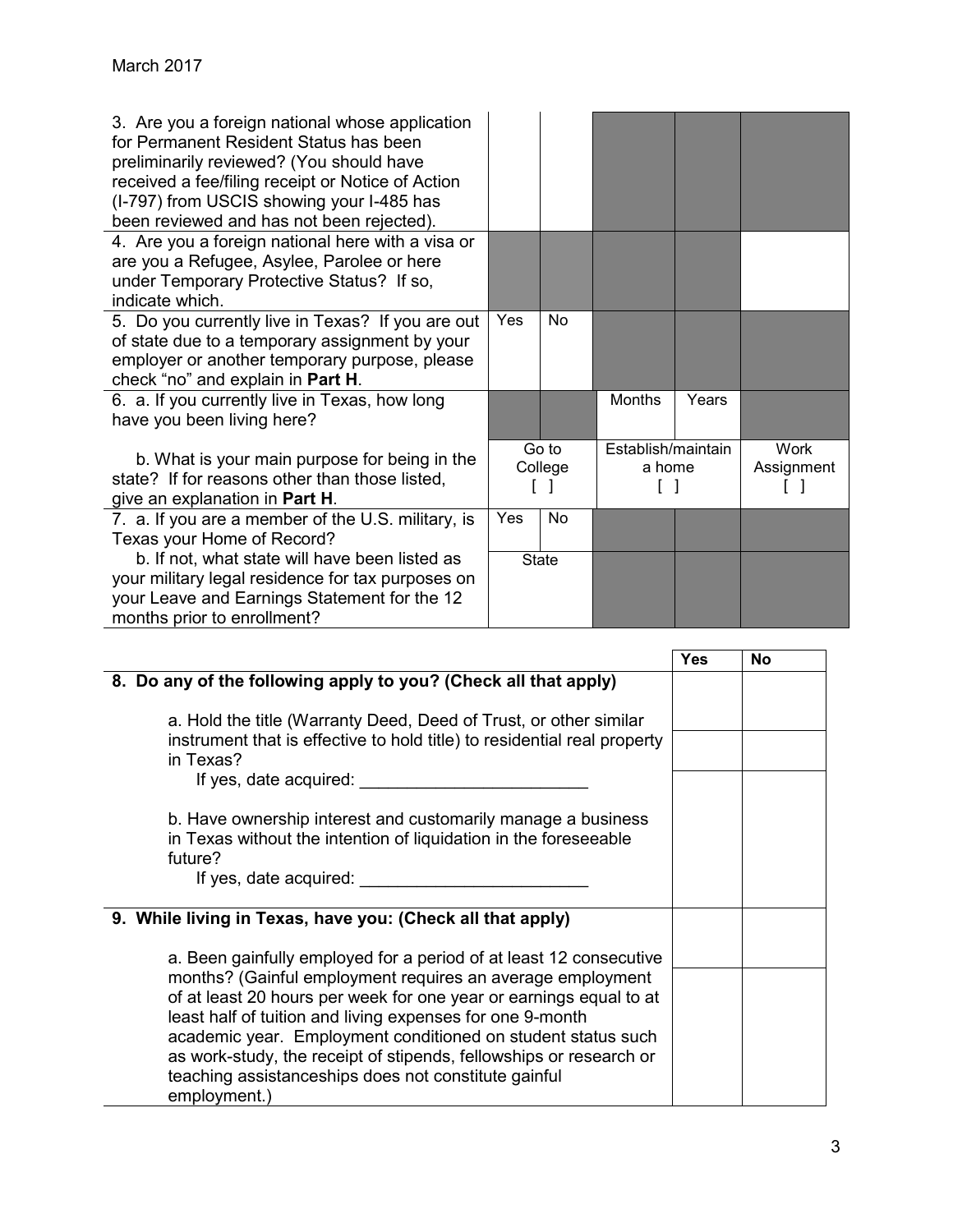| b. Received primary support through services from a social     |  |
|----------------------------------------------------------------|--|
| service agency for a period of at least 12 consecutive months? |  |
|                                                                |  |

### **10.**

a. Are you married to a person who has been classified as a Texas resident by a Texas public institution or who could answer "yes" to any part of question 8 or 9?

b. If yes, indicate which question (and which part of the question) could be answered yes by your spouse:

c. How long will you have been married to the Texas resident prior to enrollment?

| Question:     |       |
|---------------|-------|
| <b>Months</b> | Years |

## Skip **Part G** and Continue to **Part H**.

### **PART G. Questions for students who answered "Yes" to Question 2 of Part E or who answered "Parent or Guardian" to Question 3 of PART E.**

|                                                                                                  | Yes | <b>No</b> | Years              | Mo.   | <b>Visa/Status</b> |
|--------------------------------------------------------------------------------------------------|-----|-----------|--------------------|-------|--------------------|
| 1. Is the parent or legal guardian upon whom you<br>base your claim of residency a U.S. citizen? |     |           |                    |       |                    |
| 2. Is the parent or legal guardian upon whom you                                                 |     |           |                    |       |                    |
| base your claim of residency a Permanent                                                         |     |           |                    |       |                    |
| Resident?<br>3. Is this parent or legal guardian a foreign                                       |     |           |                    |       |                    |
| national whose application for Permanent                                                         |     |           |                    |       |                    |
| Resident Status has been preliminarily reviewed?                                                 |     |           |                    |       |                    |
| (He or she should have received a fee/filing                                                     |     |           |                    |       |                    |
| receipt or Notice of Action (I-797) from the USCIS                                               |     |           |                    |       |                    |
| showing his or her I-485 has been reviewed and                                                   |     |           |                    |       |                    |
| has not been rejected)                                                                           |     |           |                    |       |                    |
| 4. Is this parent or legal guardian a foreign                                                    |     |           |                    |       |                    |
| national here with a visa or a Refugee, Asylee,                                                  |     |           |                    |       |                    |
| Parolee or here under Temporary Protective<br>Status? If so, indicate which.                     |     |           |                    |       |                    |
| 5. Does this parent or guardian currently live in                                                |     |           |                    |       |                    |
| Texas? If he or she is out of state due to a                                                     |     |           |                    |       |                    |
| temporary assignment by his or her employer or                                                   |     |           |                    |       |                    |
| another temporary purpose, please check "no"                                                     |     |           |                    |       |                    |
| and explain in Part H.                                                                           |     |           |                    |       |                    |
| 6. a. If he or she is currently living in Texas, how                                             |     |           | <b>Months</b>      | Years |                    |
| long has he or she been living here?                                                             |     |           |                    |       |                    |
| b. What is your parent's or legal guardian's                                                     |     | Go to     | Establish/maintain |       | <b>Work</b>        |
| main purpose for being in the state? If for                                                      |     | College   | a home             |       | Assignment         |
| reasons other than those listed, give an                                                         |     |           |                    |       |                    |
| explanation in Part H.                                                                           |     |           |                    |       |                    |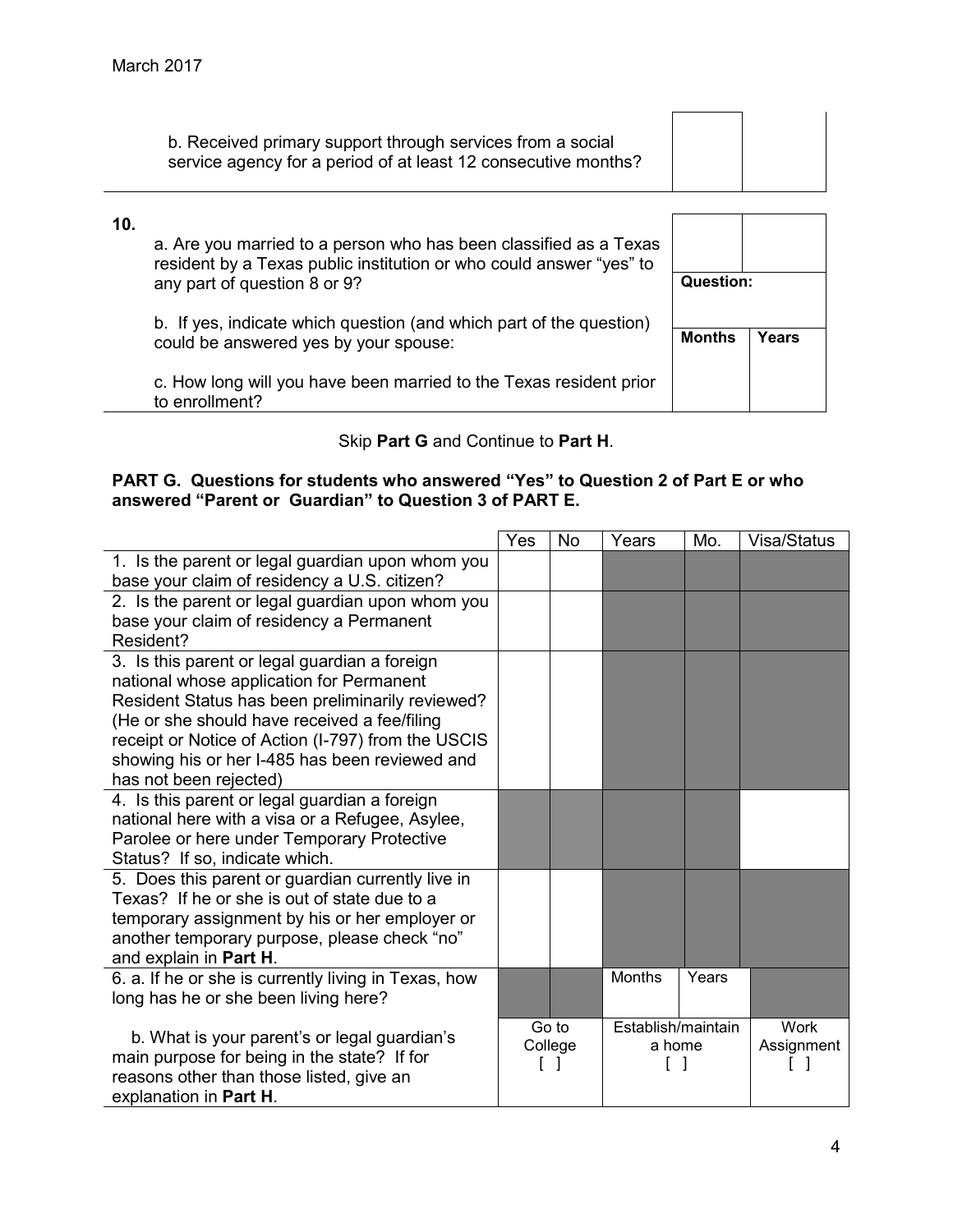| 7. a. If he or she is a member of the U.S. military,<br>is Texas his or her Home of Record?<br>b. If not, what state will have been listed as his<br><b>State</b><br>or her military legal residence for tax purposes on<br>his or her Leave and Earnings Statement for the<br>12 months prior to enrollment?                                                                                                                                                                   |                  |           |
|---------------------------------------------------------------------------------------------------------------------------------------------------------------------------------------------------------------------------------------------------------------------------------------------------------------------------------------------------------------------------------------------------------------------------------------------------------------------------------|------------------|-----------|
|                                                                                                                                                                                                                                                                                                                                                                                                                                                                                 | <b>Yes</b>       | <b>No</b> |
| 8. Do any of the following apply to your parent or guardian? (Check all<br>that apply)                                                                                                                                                                                                                                                                                                                                                                                          |                  |           |
| a. Hold the title (Warranty Deed, Deed of Trust or other similar<br>instrument that is effective to hold title) to residential real property in<br>Texas?<br>If yes, date acquired:                                                                                                                                                                                                                                                                                             |                  |           |
| b. Have ownership interest and customarily manage a business In<br>Texas without the intention of liquidation in the foreseeable future?<br>If yes, date acquired:                                                                                                                                                                                                                                                                                                              |                  |           |
| 9. While living in Texas, has your parent or guardian: (Check all that<br>apply)                                                                                                                                                                                                                                                                                                                                                                                                |                  |           |
| a. Been gainfully employed for a period of at least 12 consecutive<br>months? (Gainful employment requires an average employment of at<br>least 20 hours per week for one year or earnings equal to at least half of<br>tuition and living expenses for one 9-month academic year.<br>Employment conditioned on student status such as work-study, the<br>receipt of stipends, fellowships, or research or teaching assistanceships<br>does not constitute gainful employment.) |                  |           |
| b. Received services from a social service agency for a period of at<br>least 12 consecutive months? Note: the dollar value of social services<br>received may be combined with earnings to total at least one-half of<br>tuition and living expenses for one 9-month academic year.                                                                                                                                                                                            |                  |           |
| 10.<br>a. Is your parent or legal guardian married to a person who has been<br>classified as a Texas resident by a Texas public institution or who could                                                                                                                                                                                                                                                                                                                        |                  |           |
| answer "yes" to any part of question 8 or 9?                                                                                                                                                                                                                                                                                                                                                                                                                                    | <b>Question:</b> |           |
| b. If yes, indicate which question (and which part of the question) could<br>be answered yes by your parent or guardian's spouse:                                                                                                                                                                                                                                                                                                                                               | <b>Months</b>    | Years     |
| c. How long will your parent or guardian have been married to the Texas<br>resident prior to enrollment?                                                                                                                                                                                                                                                                                                                                                                        |                  |           |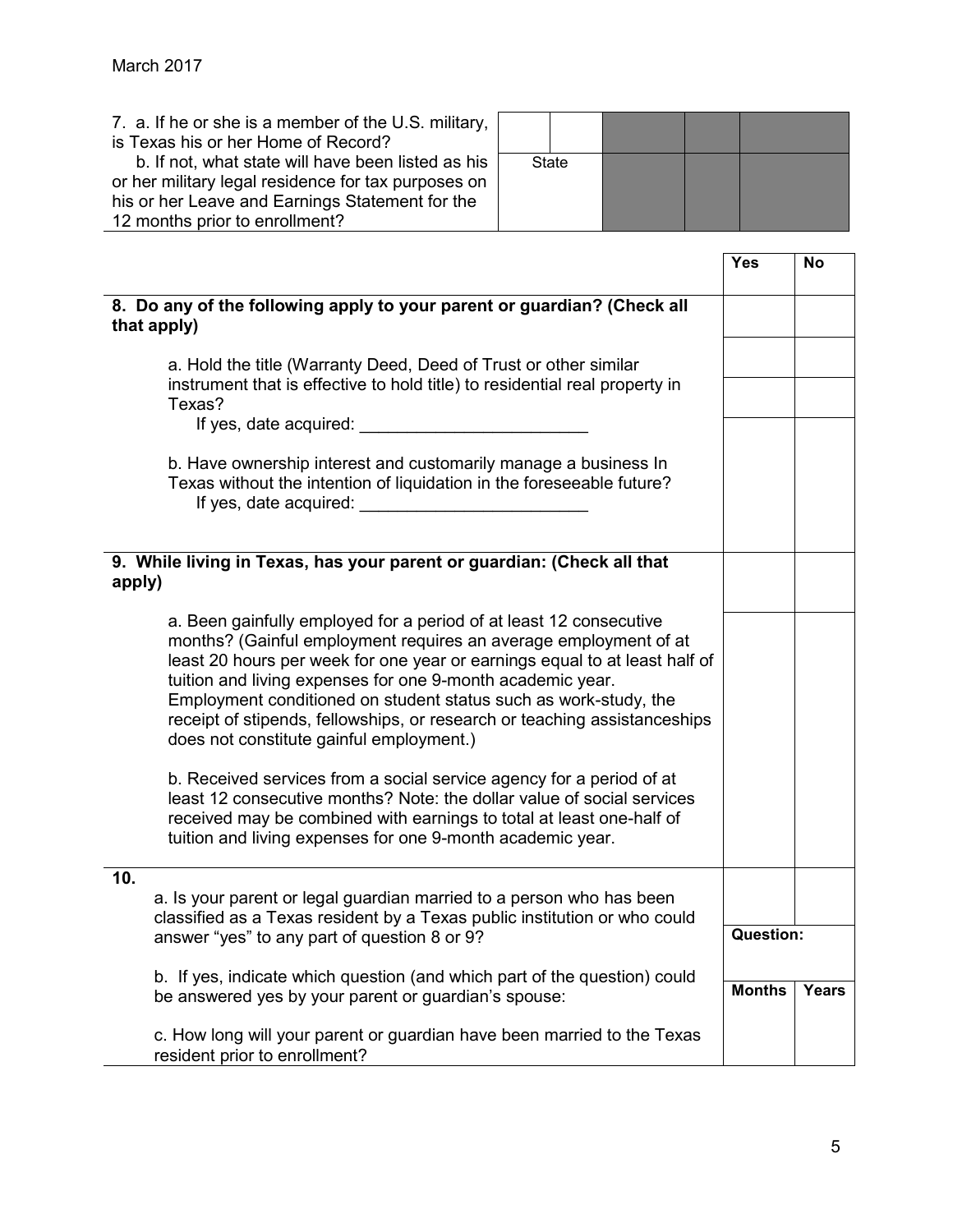**Part H. General Comments.** Is there any additional information that you believe your college/university should know in evaluating your eligibility to be classified as a resident? If so, please provide it below: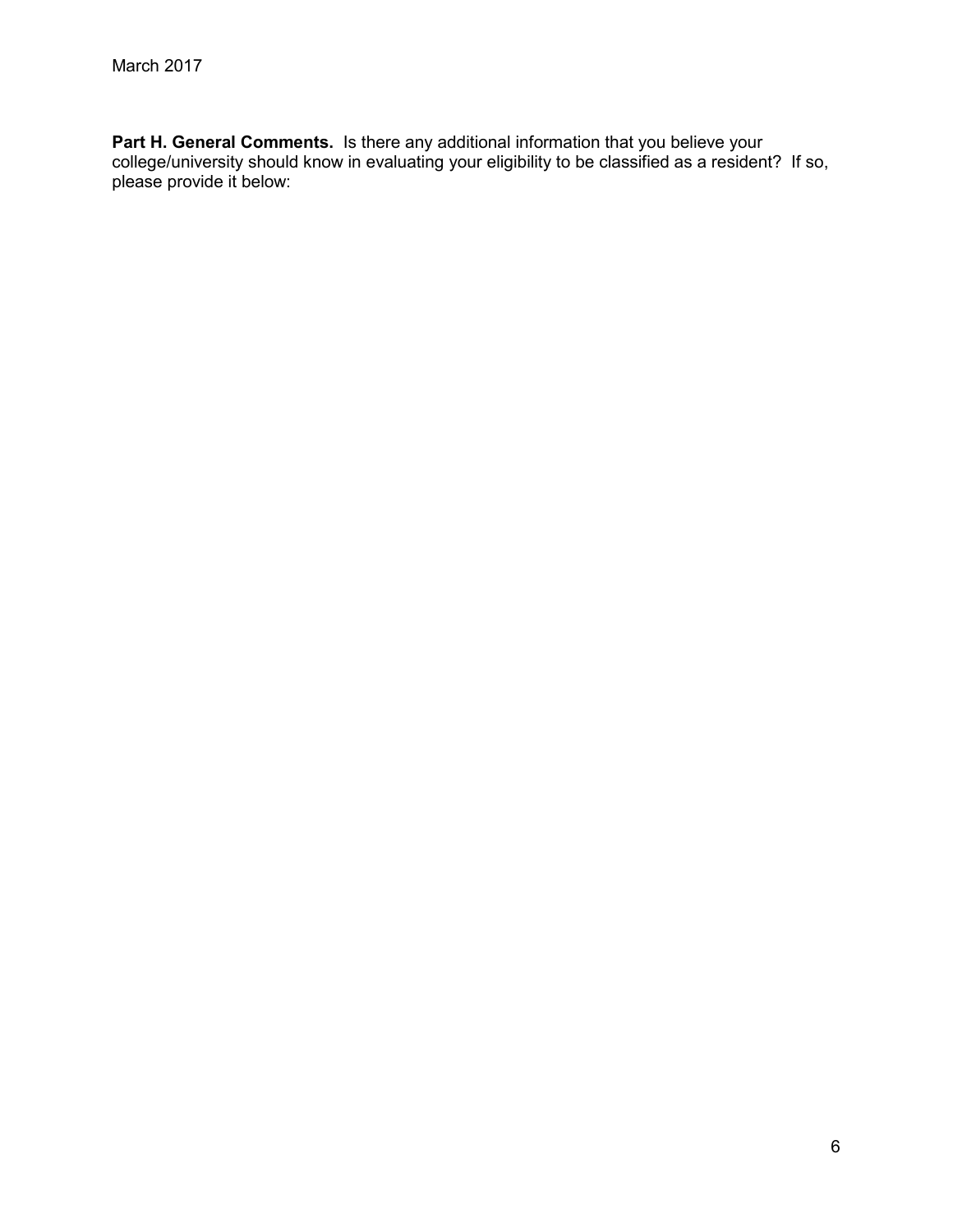#### **PART I. Certification of Residency. All students must complete this section.**

I understand that officials of my college/university will use the information submitted on this form to determine my status for residency eligibility. I authorize the college/university to verify the information I have provided. I agree to notify the proper officials of the institution of any changes in the information provided. I certify that the information on this application is complete and correct and I understand that the submission of false information is grounds for rejection of my application, withdrawal of any offer of acceptance, cancellation of enrollment and/or appropriate disciplinary action.

Signature: \_\_\_\_\_\_\_\_\_\_\_\_\_\_\_\_\_\_\_\_\_\_\_\_\_\_\_\_ Date: \_\_\_\_\_\_\_\_\_\_\_\_\_\_\_\_